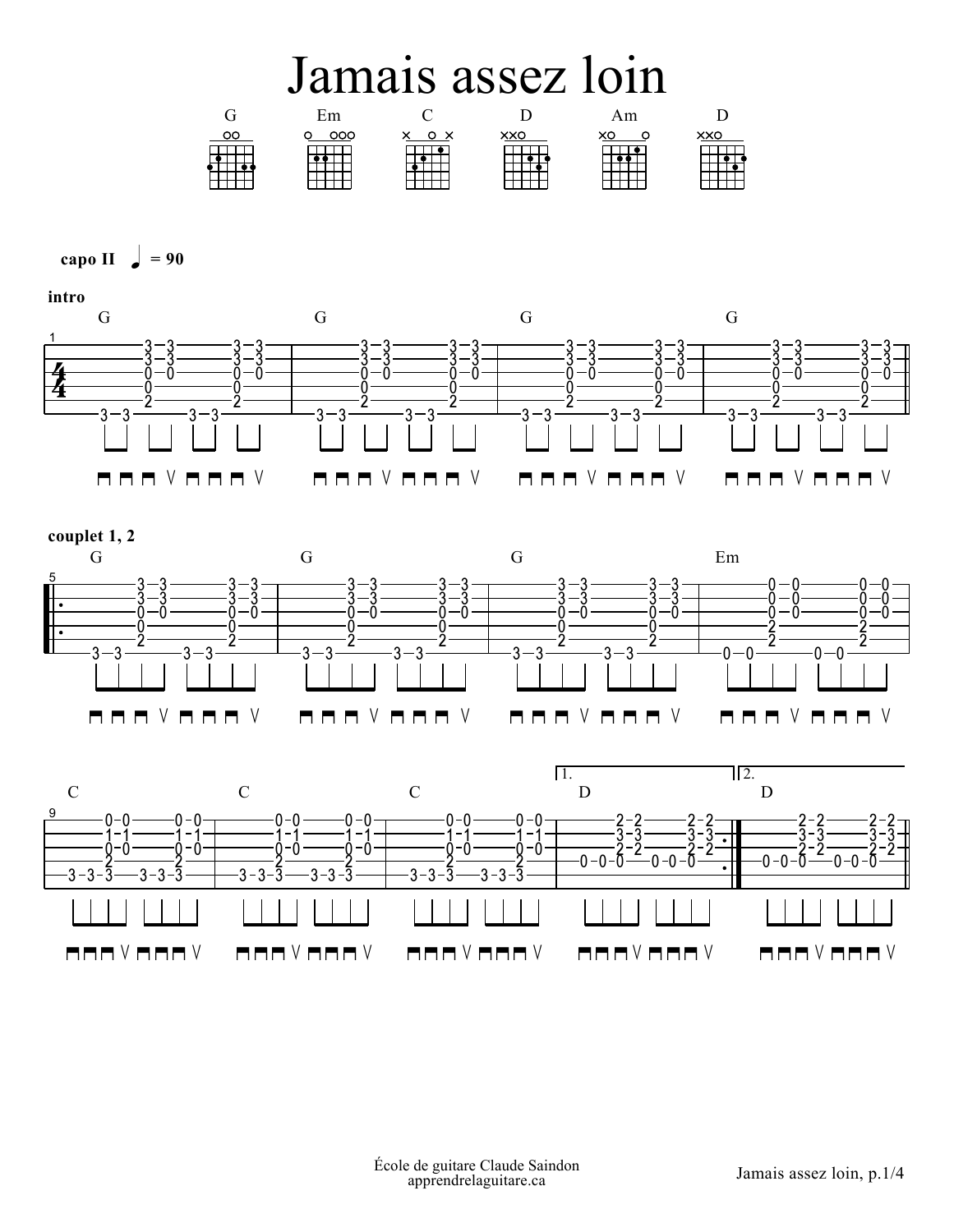









Jamais assez loin, p.2/4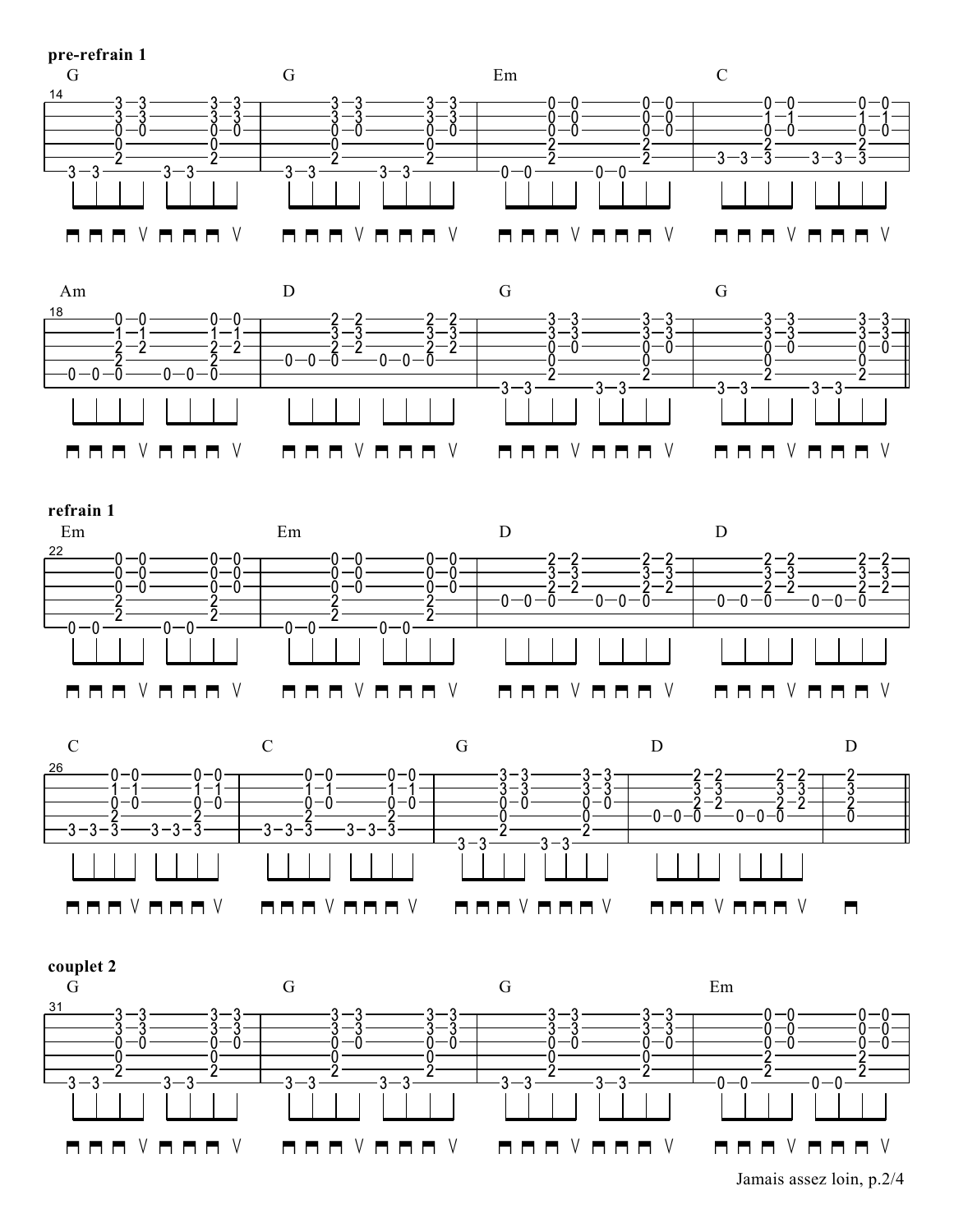